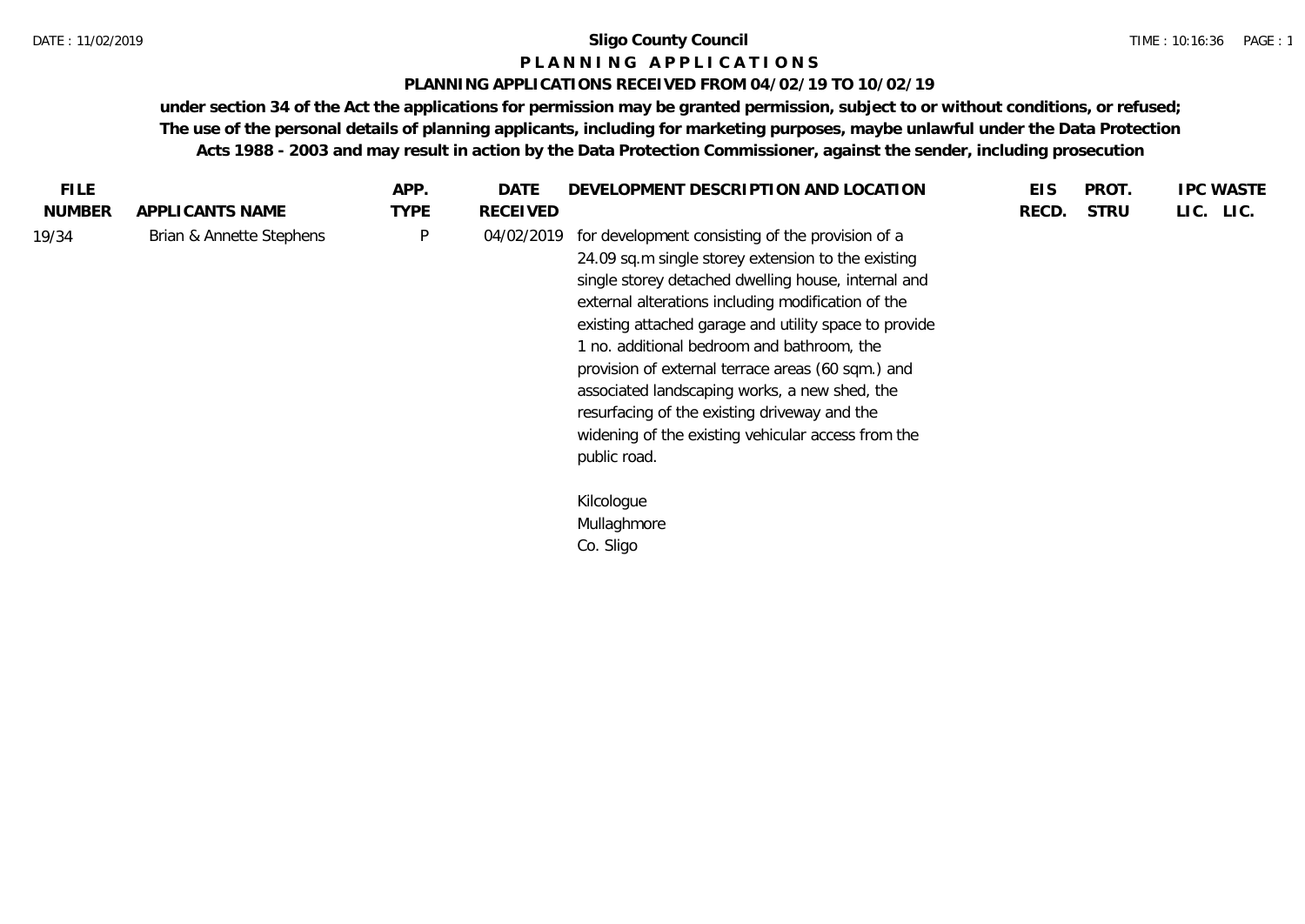## **P L A N N I N G A P P L I C A T I O N S**

## **PLANNING APPLICATIONS RECEIVED FROM 04/02/19 TO 10/02/19**

**under section 34 of the Act the applications for permission may be granted permission, subject to or without conditions, or refused; The use of the personal details of planning applicants, including for marketing purposes, maybe unlawful under the Data Protection Acts 1988 - 2003 and may result in action by the Data Protection Commissioner, against the sender, including prosecution**

| <b>FILE</b>   |                     | APP.         | DATE            | DEVELOPMENT DESCRIPTION AND LOCATION                                                                                                                                                                                                                                                                                                                                                                                                                                                                                                                            | <b>EIS</b> | PROT.       | <b>IPC WASTE</b> |
|---------------|---------------------|--------------|-----------------|-----------------------------------------------------------------------------------------------------------------------------------------------------------------------------------------------------------------------------------------------------------------------------------------------------------------------------------------------------------------------------------------------------------------------------------------------------------------------------------------------------------------------------------------------------------------|------------|-------------|------------------|
| <b>NUMBER</b> | APPLICANTS NAME     | <b>TYPE</b>  | <b>RECEIVED</b> |                                                                                                                                                                                                                                                                                                                                                                                                                                                                                                                                                                 | RECD.      | <b>STRU</b> | LIC. LIC.        |
| 19/35         | Margaret Kilfeather | $\mathsf{P}$ | 05/02/2019      | for development consisting of 1. Demolishing of<br>sheds to the front & side of the existing cottage and<br>the erection of a single and two storey extension to<br>the front & Side of the existing cottage. 2.<br>Demolition of the existing stone boundary wall<br>alongside the front and erect new 1 meter high<br>stone wall with pedestrian and vehicular access. 3.<br>Installation of a new waste water treatment plant<br>and percolations area. 4. Carrying out all other<br>associated site and ground works all within the<br>confines of the site |            |             |                  |
| 19/36         | Kevin Sweeney       | $\mathsf{P}$ | 06/02/2019      | Carrowcrin<br>Kellystown<br>Co. Sligo<br>for development consisting of, demolition of existing<br>extension, and construction of a new extension to                                                                                                                                                                                                                                                                                                                                                                                                             |            |             |                  |
|               |                     |              |                 | the rear of existing dwelling house, and all<br>associated site development works<br>No. 17 Church Hill                                                                                                                                                                                                                                                                                                                                                                                                                                                         |            |             |                  |
|               |                     |              |                 | Sligo                                                                                                                                                                                                                                                                                                                                                                                                                                                                                                                                                           |            |             |                  |
|               |                     |              |                 |                                                                                                                                                                                                                                                                                                                                                                                                                                                                                                                                                                 |            |             |                  |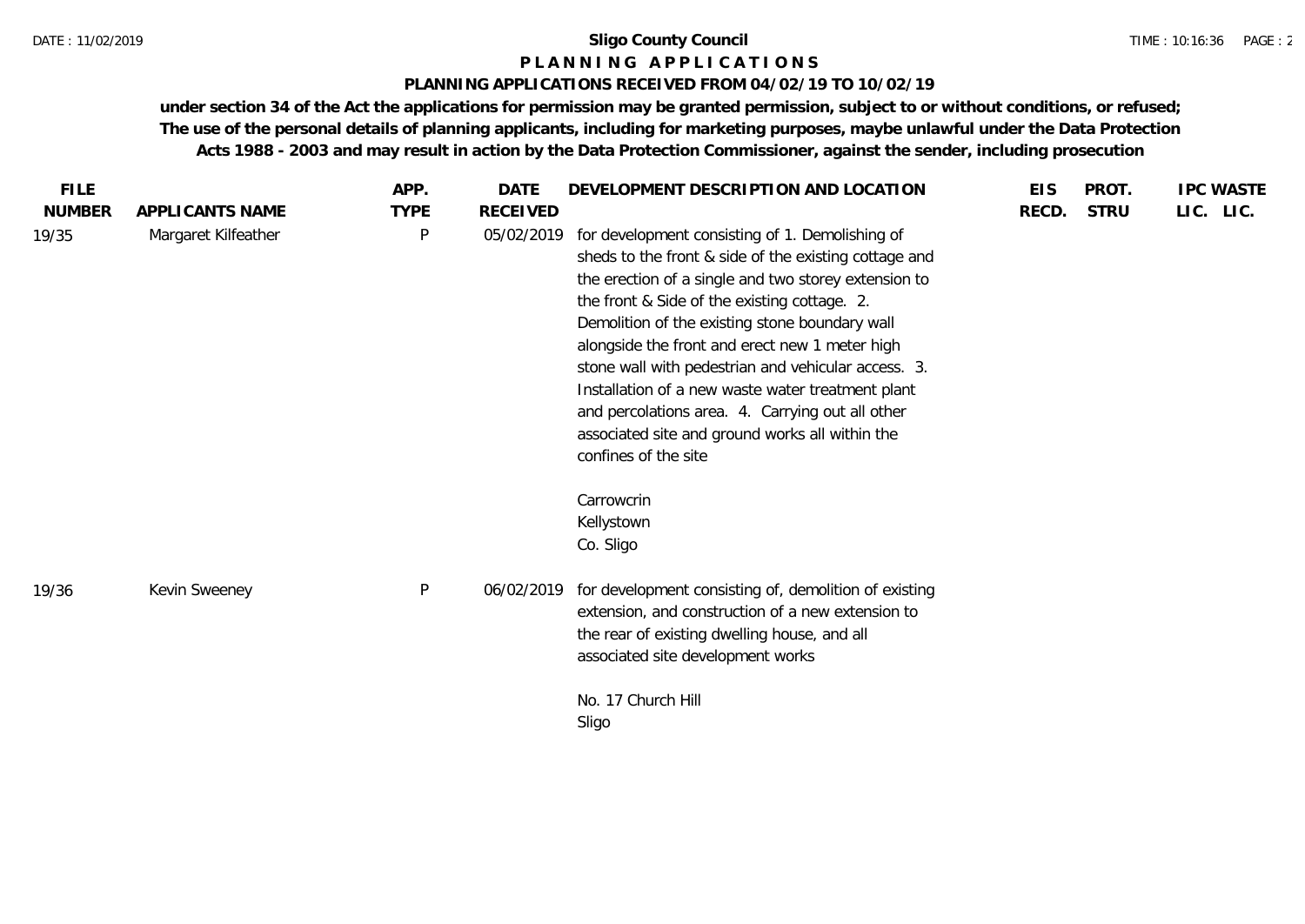## **P L A N N I N G A P P L I C A T I O N S**

## **PLANNING APPLICATIONS RECEIVED FROM 04/02/19 TO 10/02/19**

**under section 34 of the Act the applications for permission may be granted permission, subject to or without conditions, or refused; The use of the personal details of planning applicants, including for marketing purposes, maybe unlawful under the Data Protection Acts 1988 - 2003 and may result in action by the Data Protection Commissioner, against the sender, including prosecution**

| <b>FILE</b>   |                 | APP.         | <b>DATE</b> | DEVELOPMENT DESCRIPTION AND LOCATION                                                                                                   | <b>EIS</b> | PROT.       | <b>IPC WASTE</b> |
|---------------|-----------------|--------------|-------------|----------------------------------------------------------------------------------------------------------------------------------------|------------|-------------|------------------|
| <b>NUMBER</b> | APPLICANTS NAME | <b>TYPE</b>  | RECEIVED    |                                                                                                                                        | RECD.      | <b>STRU</b> | LIC. LIC.        |
| 19/37         | Diarmaid Collis | $\circ$      | 07/02/2019  | for development consisting of proposed dwelling<br>house along with effluent treatment system and<br>ancillary site works and services |            |             |                  |
|               |                 |              |             | Ardnaglass<br>Ballymote<br>Co. Sligo                                                                                                   |            |             |                  |
| 19/38         | Jones Oil Ltd   | $\mathsf{R}$ | 08/02/2019  | for development consisting of retention of one<br>freestanding Totem sign at Jones Oil Depot                                           |            |             |                  |
|               |                 |              |             | Rathedmond<br>Finisklin Road<br>Sligo                                                                                                  |            |             |                  |
|               | Total: 5        |              |             |                                                                                                                                        |            |             |                  |
|               |                 |              |             | *** END OF REPORT ***                                                                                                                  |            |             |                  |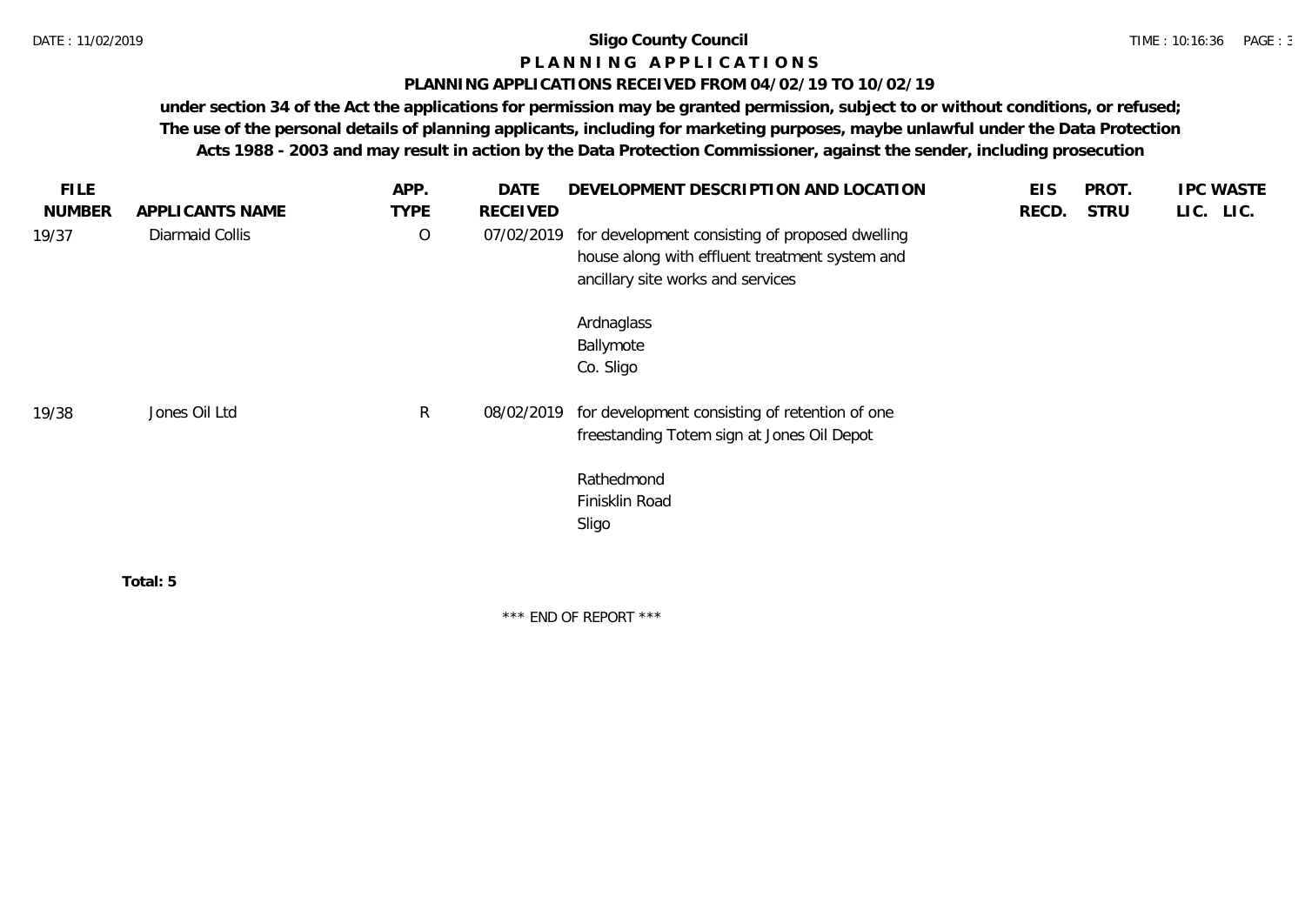# **P L A N N I N G A P P L I C A T I O N S**

## **PLANNING APPLICATIONS GRANTED FROM 04/02/2019 TO 10/02/2019**

**in deciding a planning application the planning authority, in accordance with section 34(3) of the Act, has had regard to submissions or observations recieved in accordance with these Regulations;**

**The use of the personal details of planning applicants, including for marketing purposes, maybe unlawful under the Data Protection Acts 1988 - 2003 and may result in action by the Data Protection Commissioner, against the sender, including prosecution.**

| <b>FILE</b><br><b>NUMBER</b> | APPLICANTS NAME  | APP.<br><b>TYPE</b> | <b>DATE</b><br>RECEIVED | DEVELOPMENT DESCRIPTION AND LOCATION                                                                                                                                                                                                | M.O.<br>DATE | M.O.<br><b>NUMBER</b> |
|------------------------------|------------------|---------------------|-------------------------|-------------------------------------------------------------------------------------------------------------------------------------------------------------------------------------------------------------------------------------|--------------|-----------------------|
| 18/307                       | Una Walsh        | P                   | 27/07/2018              | PP - for development consisting of (1) construction of a<br>38 sq.m. Extension to the south side of existing dwelling<br>and (2) construction of a 2 sq.m porch to the front of the<br>dwelling including all associated siteworks. | 07/02/2019   | P53/19                |
|                              |                  |                     |                         | Drumbaun<br>Curry<br>Co Sligo                                                                                                                                                                                                       |              |                       |
| 18/373                       | Marina Nicholson | P                   | 14/09/2018              | for development consisting of the construction of a new<br>dwelling house, new garage, effluent treatment system,<br>percolation area, formation of a new site entrance and all<br>associated site works                            | 07/02/2019   | P56/19                |
|                              |                  |                     |                         | Kilnamanagh<br>Collooney<br>Co. Sligo                                                                                                                                                                                               |              |                       |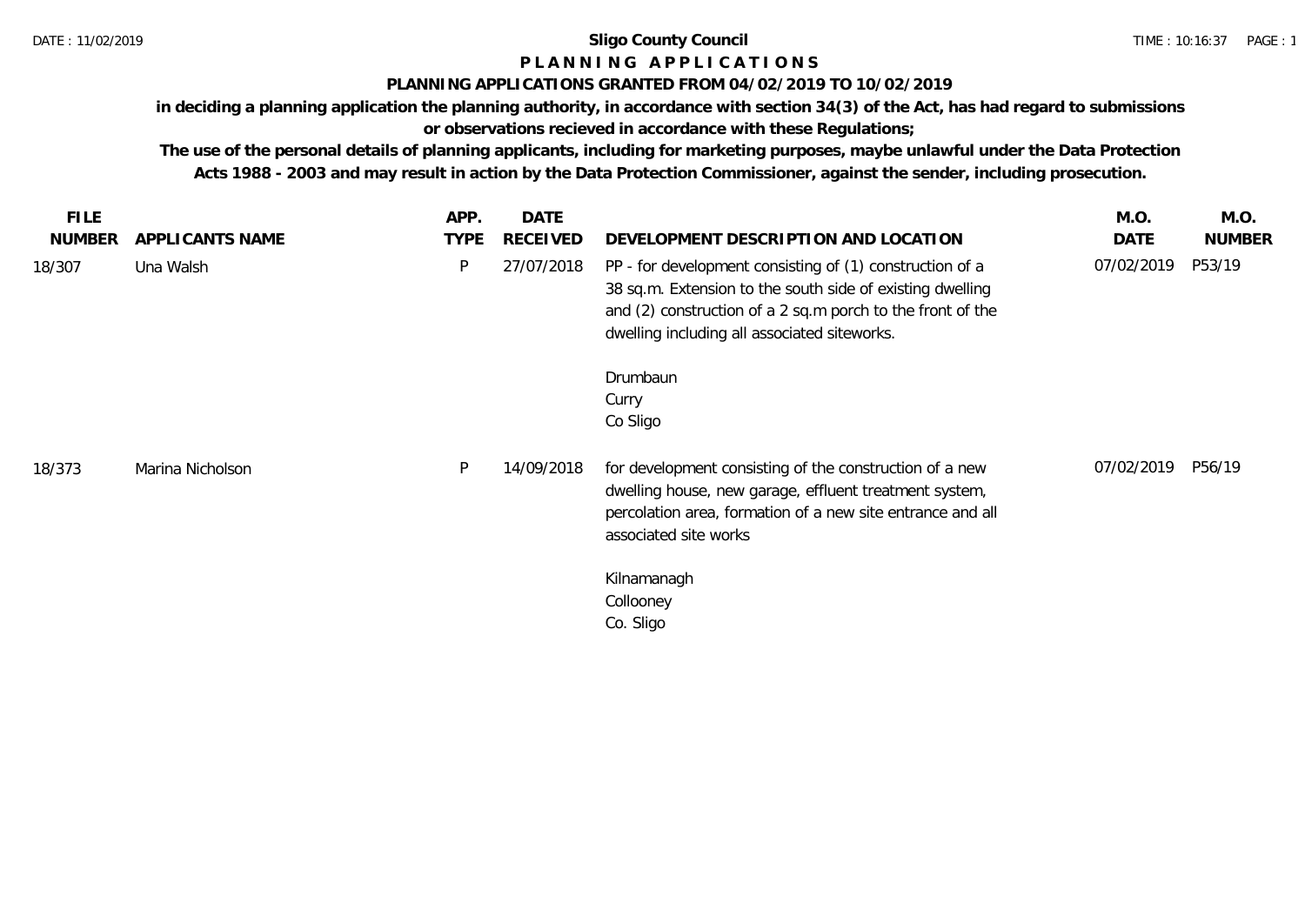# **P L A N N I N G A P P L I C A T I O N S**

## **PLANNING APPLICATIONS GRANTED FROM 04/02/2019 TO 10/02/2019**

**in deciding a planning application the planning authority, in accordance with section 34(3) of the Act, has had regard to submissions or observations recieved in accordance with these Regulations;**

**The use of the personal details of planning applicants, including for marketing purposes, maybe unlawful under the Data Protection Acts 1988 - 2003 and may result in action by the Data Protection Commissioner, against the sender, including prosecution.**

| <b>FILE</b>   |                         | APP.         | <b>DATE</b> |                                                                                                                                                                                                                                                                                                                                                                                                     | M.O.       | M.O.          |
|---------------|-------------------------|--------------|-------------|-----------------------------------------------------------------------------------------------------------------------------------------------------------------------------------------------------------------------------------------------------------------------------------------------------------------------------------------------------------------------------------------------------|------------|---------------|
| <b>NUMBER</b> | APPLICANTS NAME         | <b>TYPE</b>  | RECEIVED    | DEVELOPMENT DESCRIPTION AND LOCATION                                                                                                                                                                                                                                                                                                                                                                | DATE       | <b>NUMBER</b> |
| 18/389        | Paul and Aisling Newell | $\mathsf{R}$ | 26/09/2018  | Development consisting of retention of existing entrance<br>door/window to the front elevation and construction of a<br>granny flat and extension to the side and rear of the<br>existing dwelling house along with the revision of site<br>boundaries attached to the previously granted permission<br>PL 8059/78, along with any other ancillary site works<br>attached.<br>Killanley<br>Co Sligo | 08/02/2019 | P59/19        |
| 18/483        | Gabrielle Mitchell      | P            | 10/12/2018  | for development consisting of the construction of a single<br>storey side and rear extension with all associated site<br>works<br>No. 17 Elm Park<br>Farranacardy Td<br>Calry<br>Co. Sligo                                                                                                                                                                                                          | 07/02/2019 | P52/19        |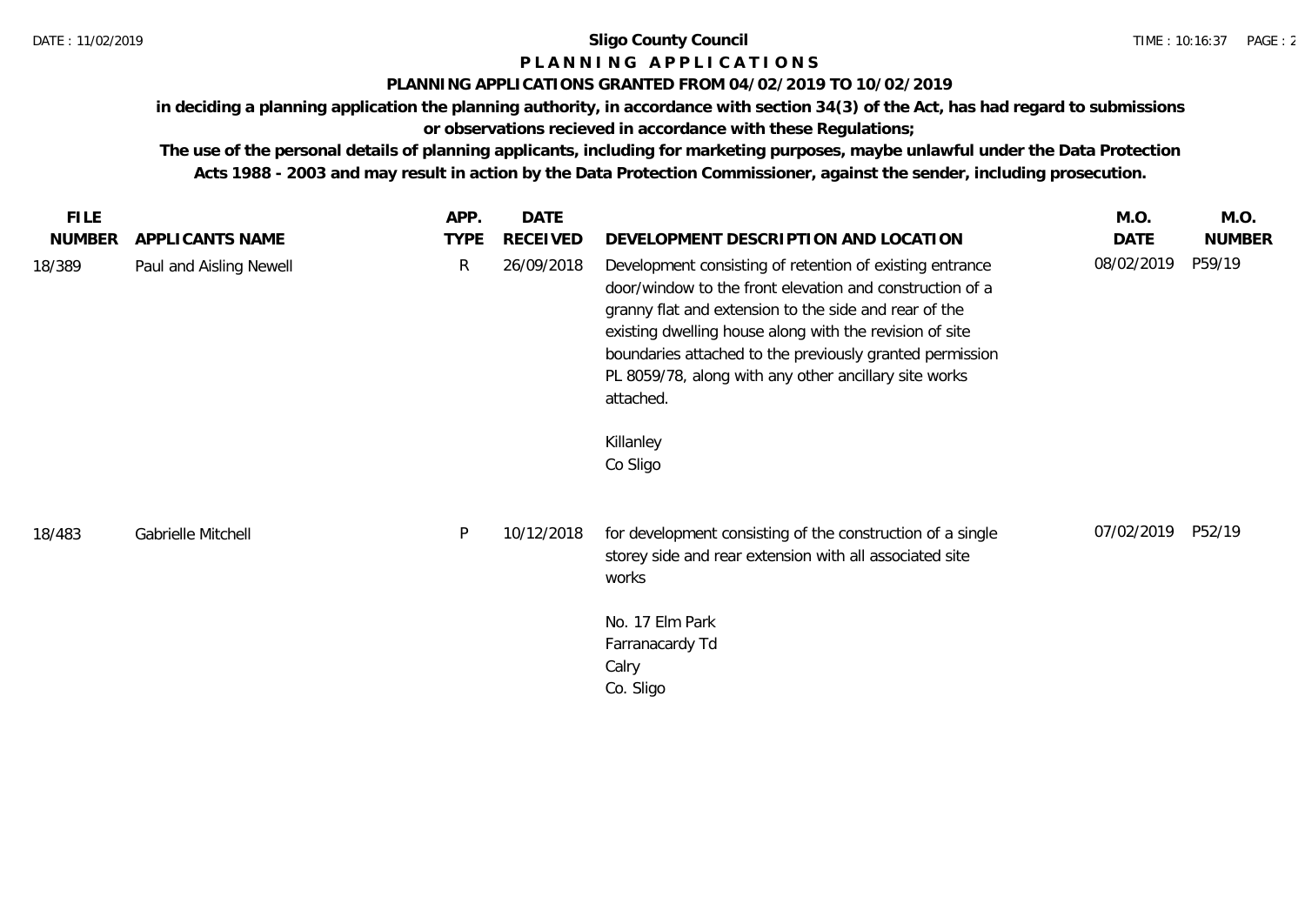## **P L A N N I N G A P P L I C A T I O N S**

## **PLANNING APPLICATIONS GRANTED FROM 04/02/2019 TO 10/02/2019**

**in deciding a planning application the planning authority, in accordance with section 34(3) of the Act, has had regard to submissions** 

**or observations recieved in accordance with these Regulations;**

**The use of the personal details of planning applicants, including for marketing purposes, maybe unlawful under the Data Protection Acts 1988 - 2003 and may result in action by the Data Protection Commissioner, against the sender, including prosecution.**

| <b>FILE</b>   |                 | APP.         | <b>DATE</b> |                                                                                                                                                                                                                                                    | M.O.       | M.O.          |
|---------------|-----------------|--------------|-------------|----------------------------------------------------------------------------------------------------------------------------------------------------------------------------------------------------------------------------------------------------|------------|---------------|
| <b>NUMBER</b> | APPLICANTS NAME | <b>TYPE</b>  | RECEIVED    | DEVELOPMENT DESCRIPTION AND LOCATION                                                                                                                                                                                                               | DATE       | <b>NUMBER</b> |
| 18/485        | Ashley Young    | $\mathsf{R}$ | 11/12/2018  | for development consisting of retention of shop front<br>signage, internal alterations and retention of change of<br>use of the ground floor from restaurant to take away, in<br>an existing building (A protected structure reg. No:<br>32309007) | 05/02/2019 | P50/19        |
|               |                 |              |             | <b>Station Road</b><br>Ballisodare<br>Co. Sligo<br>F91 T027                                                                                                                                                                                        |            |               |
| 18/486        | Stephen Hession | P            | 11/12/2018  | for development consisting of (1) renovations and<br>alterations to existing dwelling house (2) construct a<br>new single storey extension to the rear of existing<br>dwelling house (3) all associated site works                                 | 07/02/2019 | PP57/19       |
|               |                 |              |             | No. 26 St. Annes Terrace<br>Sligo<br>Co. Sligo                                                                                                                                                                                                     |            |               |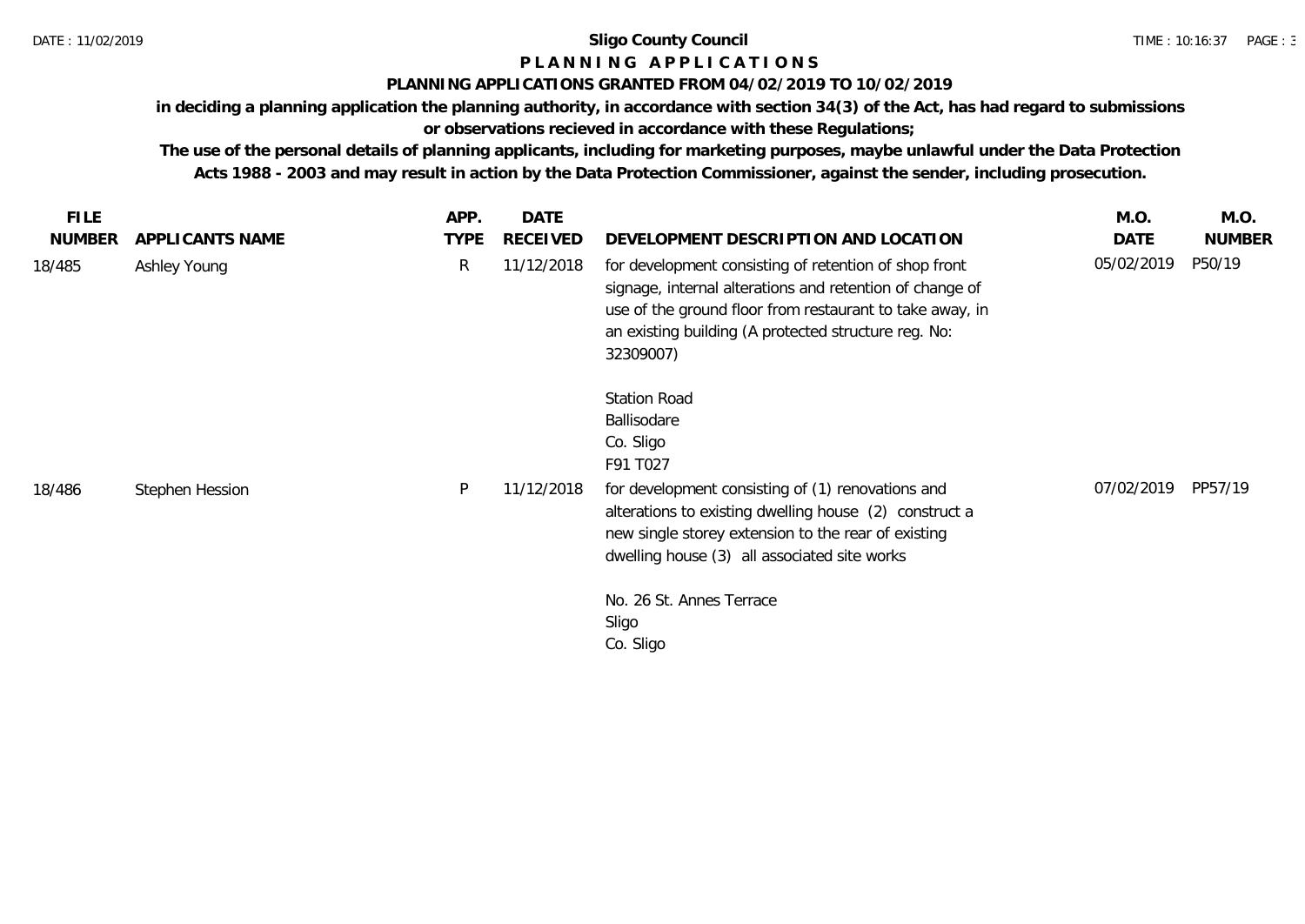## **P L A N N I N G A P P L I C A T I O N S**

## **PLANNING APPLICATIONS GRANTED FROM 04/02/2019 TO 10/02/2019**

**in deciding a planning application the planning authority, in accordance with section 34(3) of the Act, has had regard to submissions or observations recieved in accordance with these Regulations;**

**The use of the personal details of planning applicants, including for marketing purposes, maybe unlawful under the Data Protection Acts 1988 - 2003 and may result in action by the Data Protection Commissioner, against the sender, including prosecution.**

\*\*\* END OF REPORT \*\*\*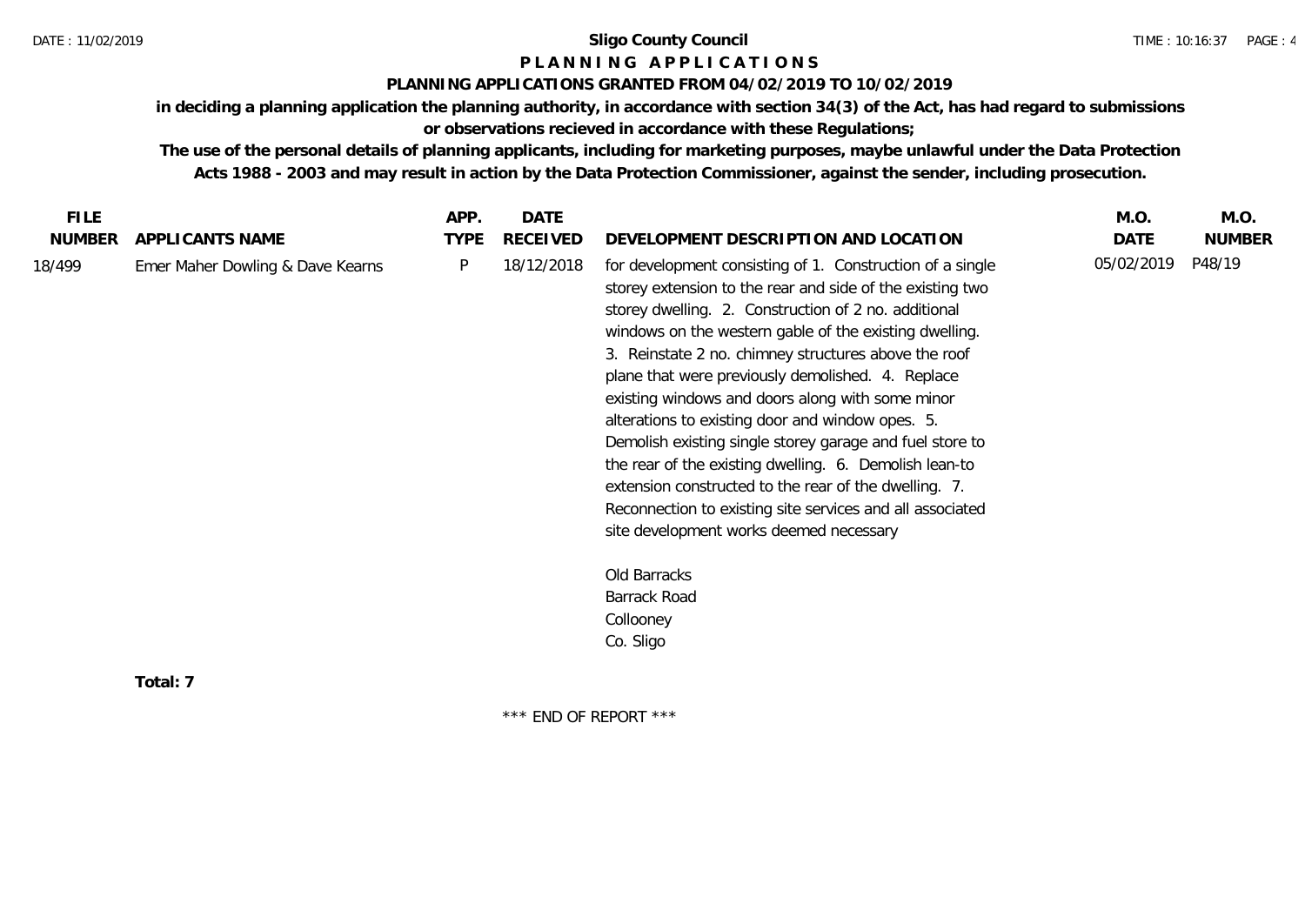## **P L A N N I N G A P P L I C A T I O N S**

#### **PLANNING APPLICATIONS REFUSED FROM 04/02/2019 TO 10/02/2019**

**in deciding a planning application the planning authority, in accordance with section 34(3) of the Act, has had regard to submissions or observations recieved in accordance with these Regulations;**

**The use of the personal details of planning applicants, including for marketing purposes, maybe unlawful under the Data Protection Acts 1988 - 2003 and may result in action by the Data Protection Commissioner, against the sender, including prosecution.**

| <b>FILE</b>   |                            | <b>ADD</b><br>¬ เ⊥ | $\Gamma$ $\Lambda$ $\Gamma$<br>DAI | OPMENT DESCRIPTION AND<br>$\sim$ $\sim$<br>)FVF' | IVI.U            | M.O           |
|---------------|----------------------------|--------------------|------------------------------------|--------------------------------------------------|------------------|---------------|
| <b>NUMBER</b> | <b>ICANTS NAME</b><br>APP' | <b>TYPF</b>        | <b>RECEIVED</b>                    | <b>LOCATION</b>                                  | DAT <sup>®</sup> | <b>NUMBEF</b> |

/

**Total: 0**

\*\*\* END OF REPORT \*\*\*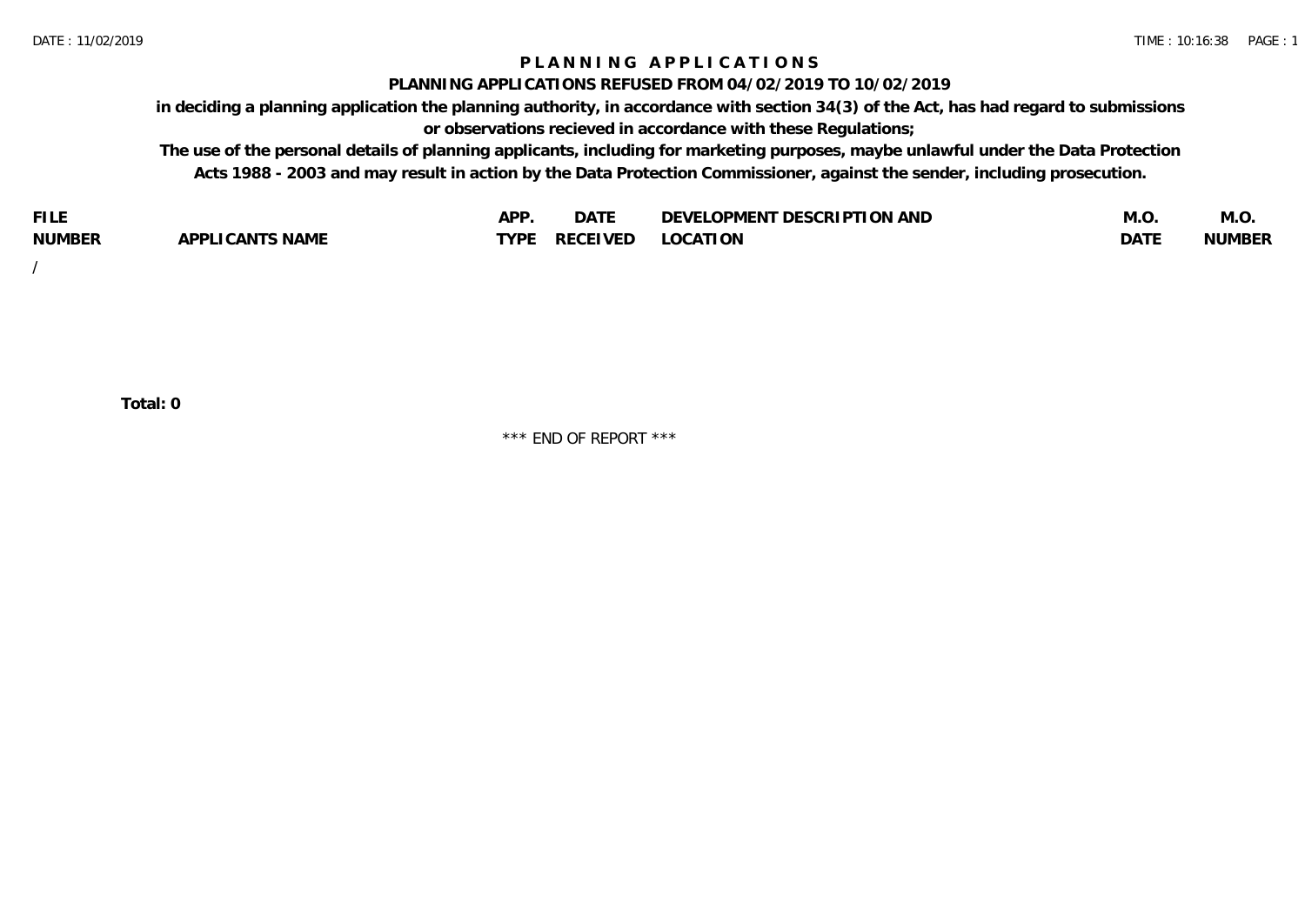## **A N B O R D P L E A N A L A APPEALS NOTIFIED FROM 04/02/2019 TO 10/02/2019**

| <b>FILE</b><br><b>NUMBER</b> | APPLICANTS NAME<br><b>AND ADDRESS</b>                                                 | APP.<br><b>TYPE</b> | <b>DECISON</b><br><b>DATE</b> | DEC. | L.A. DEVELOPMENT DESCRIPTION AND LOCATION                                                                                                                                                                                                                                                                                                                                                                                                                                                                                                                                                                                                                                      | B.P.<br>DATE |
|------------------------------|---------------------------------------------------------------------------------------|---------------------|-------------------------------|------|--------------------------------------------------------------------------------------------------------------------------------------------------------------------------------------------------------------------------------------------------------------------------------------------------------------------------------------------------------------------------------------------------------------------------------------------------------------------------------------------------------------------------------------------------------------------------------------------------------------------------------------------------------------------------------|--------------|
| 18/379                       | Mary Finnegan<br>Templeboy<br>Co Sligo                                                | P                   | 17/01/2019                    | C    | Development consisting of (1) demolition of rear annex to the<br>rear of existing residential/public house property and erect new<br>residential extension to the rear, change of use of the public<br>house area for use ancillary to the dwelling house. Carry out all<br>associated alterations and renovations necessitated by these<br>works. This building is a protected structure and is listed as<br>RPS-181, O'Sullivan's in the Sligo County Development plan,<br>2017-2023. (2) construction of new two storey apartment<br>building consisting of 2 no. two bedroom apartments, (3)<br>connecting to public utilities, together with all associated site<br>works | 08/02/2019   |
| 18/446                       | Kenneth Gallagher and Natasha<br>Arkinson<br>160 River Road<br>Cartron Point<br>Sligo | $\overline{O}$      | 08/01/2019                    |      | Main Street<br>Curraghnagap Td<br>Easky<br>Co Sligo<br>for development consisting of outline permission to construct a<br>dwelling house, on-site PET system and soil polishing filter and<br>enw entrance together with all ancillary site works and services<br>Shannon Eighter<br>Co. Sligo                                                                                                                                                                                                                                                                                                                                                                                 | 06/02/2019   |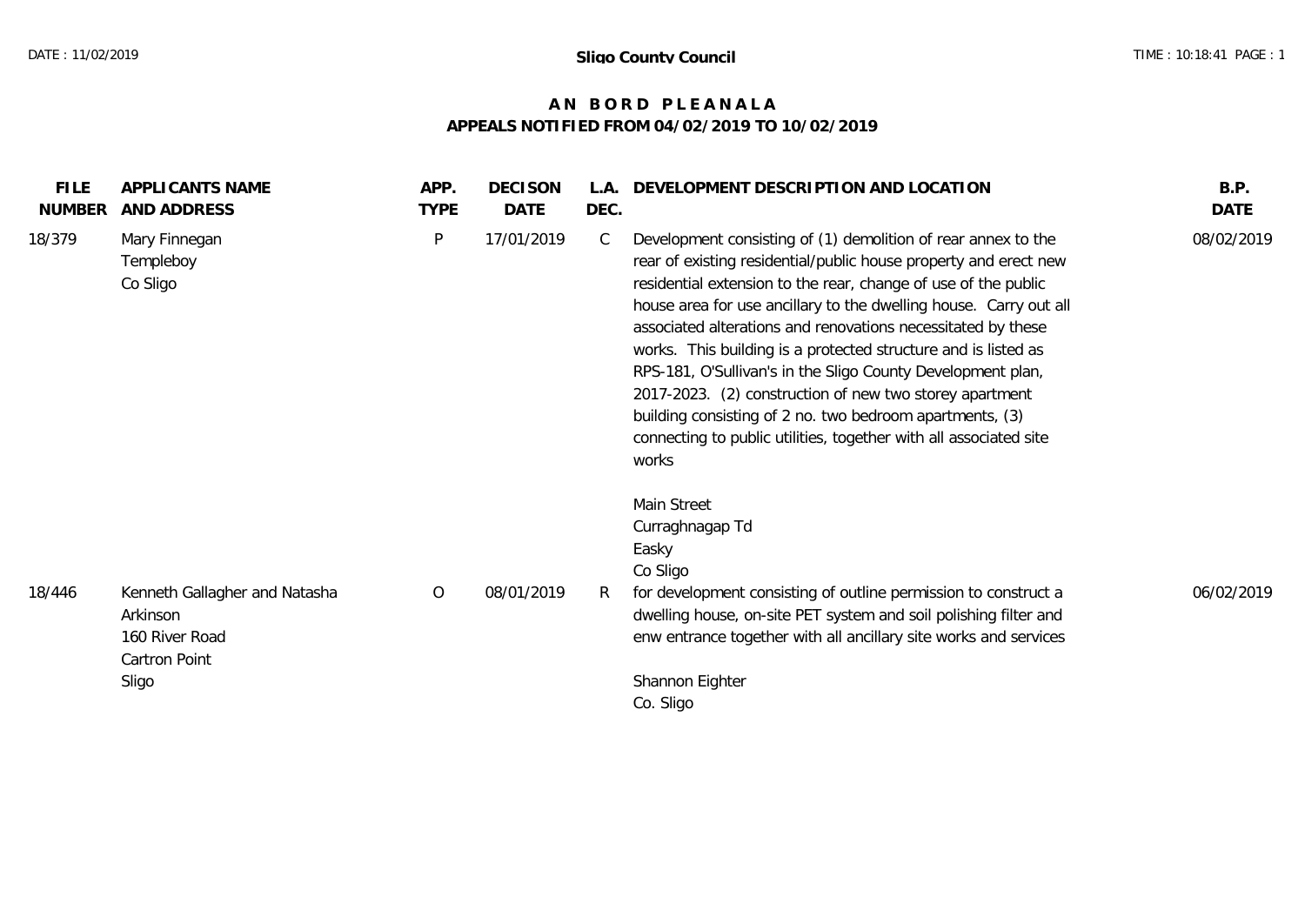## **A N B O R D P L E A N A L A APPEALS NOTIFIED FROM 04/02/2019 TO 10/02/2019**

| <b>FILE</b> | APPLICANTS NAME<br>NUMBER AND ADDRESS | APP.<br><b>TYPE</b> | <b>DECISON</b><br><b>DATE</b> | L.A. DEVELOPMENT DESCRIPTION AND LOCATION<br>DEC. | B.P.<br>DATE |
|-------------|---------------------------------------|---------------------|-------------------------------|---------------------------------------------------|--------------|
|             | Total:                                |                     |                               |                                                   |              |

**\*\*\*\*\*\*\*\*\*\*\*\* END OF REPORT \*\*\*\*\*\*\*\*\*\*\*\***